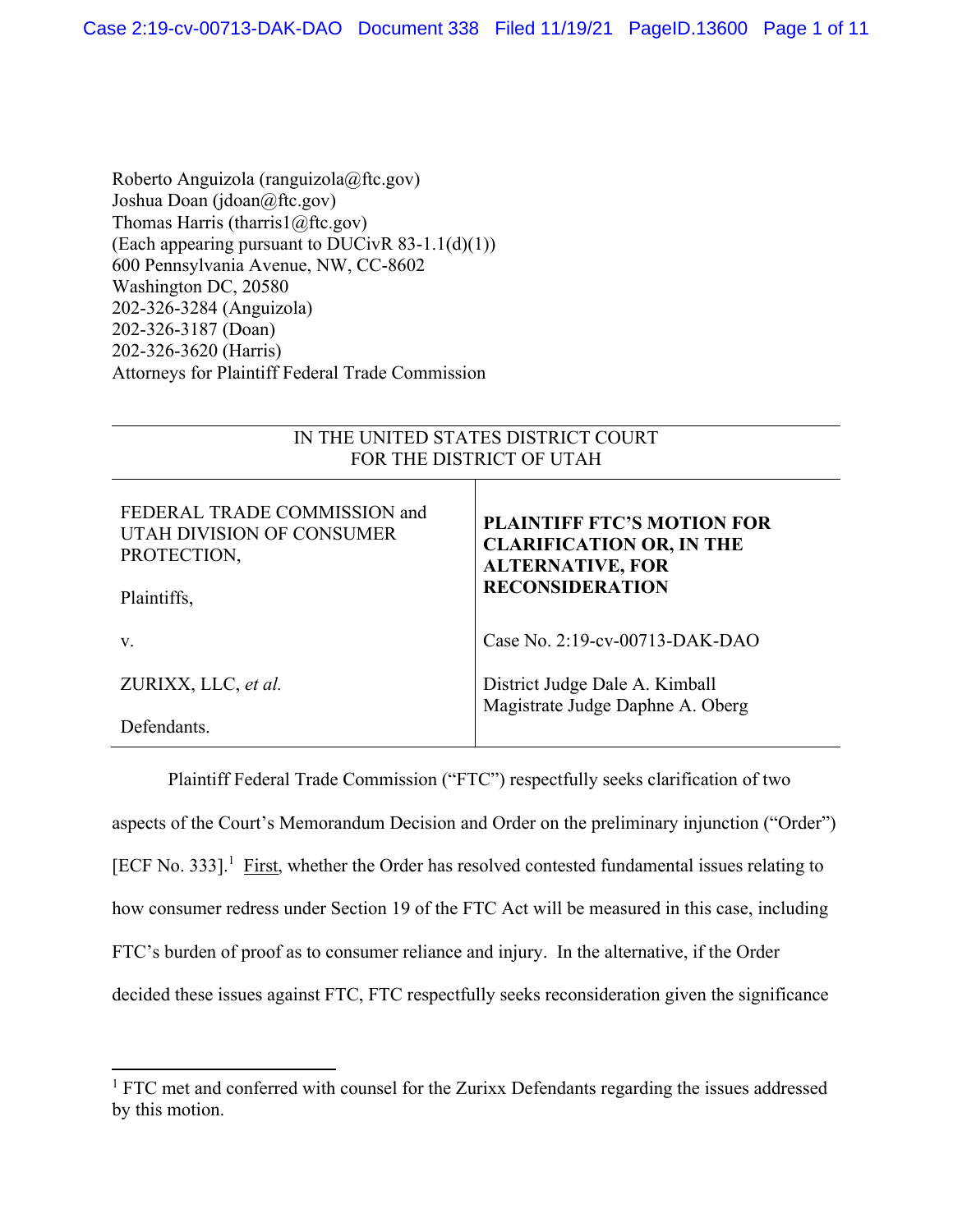of these issues, and the fact that the Court has yet to have the benefit of merits briefing from FTC on them. Second, FTC seeks to clarify whether the release of \$50,000 from the asset freeze for legal expenses applies only to the three Individual Defendants (totaling \$150,000), or also to four Corporate Defendants, which would bring the total release to \$350,000.

## **I. PRESUMPTIONS REGARDING CONSUMER RELIANCE AND REDRESS**

FTC seeks clarification of whether the Order decided or left open fundamental issues of law regarding FTC's burden of proof as to consumer reliance and calculation of consumer redress under Section 19.<sup>2</sup> Well-established rebuttable presumptions, long applied in both 13(b) and Section 19 cases, would not require FTC to prove reliance and injury specifically as to each of the more than 3,600 consumers who purchased Zurixx's coaching products sold over the phone within the statute of limitations period. Instead, FTC would be required to show that Defendants made material misrepresentations that were widely disseminated, and that consumers purchased Defendants' products. *See, e.g.*, *FTC v. Freecom Commc'ns, Inc.*, 401 F.3d 1192, 1206 (10th Cir. 2005). If successful, FTC would be allowed to reasonably approximate the injury caused by Defendants. The reasonable approximation would be the total amount consumers paid minus refunds and chargebacks they received (sometimes called gross revenue) for Defendants' coaching products during the limitations period because Defendants violated the Telemarketing Sales Rule ("TSR") in selling those products. Thereafter, the burden would shift to Defendants to show why their monetary liability should be lowered. *See, e.g.*, *FTC v.* 

 $2$  If the Court clarifies that it has not decided these issues, FTC intends to address them on summary judgment to preserve judicial economy. *See* DUCivR 56-1(b)(1) ("The parties should endeavor to address all summary judgment issues in a single motion.").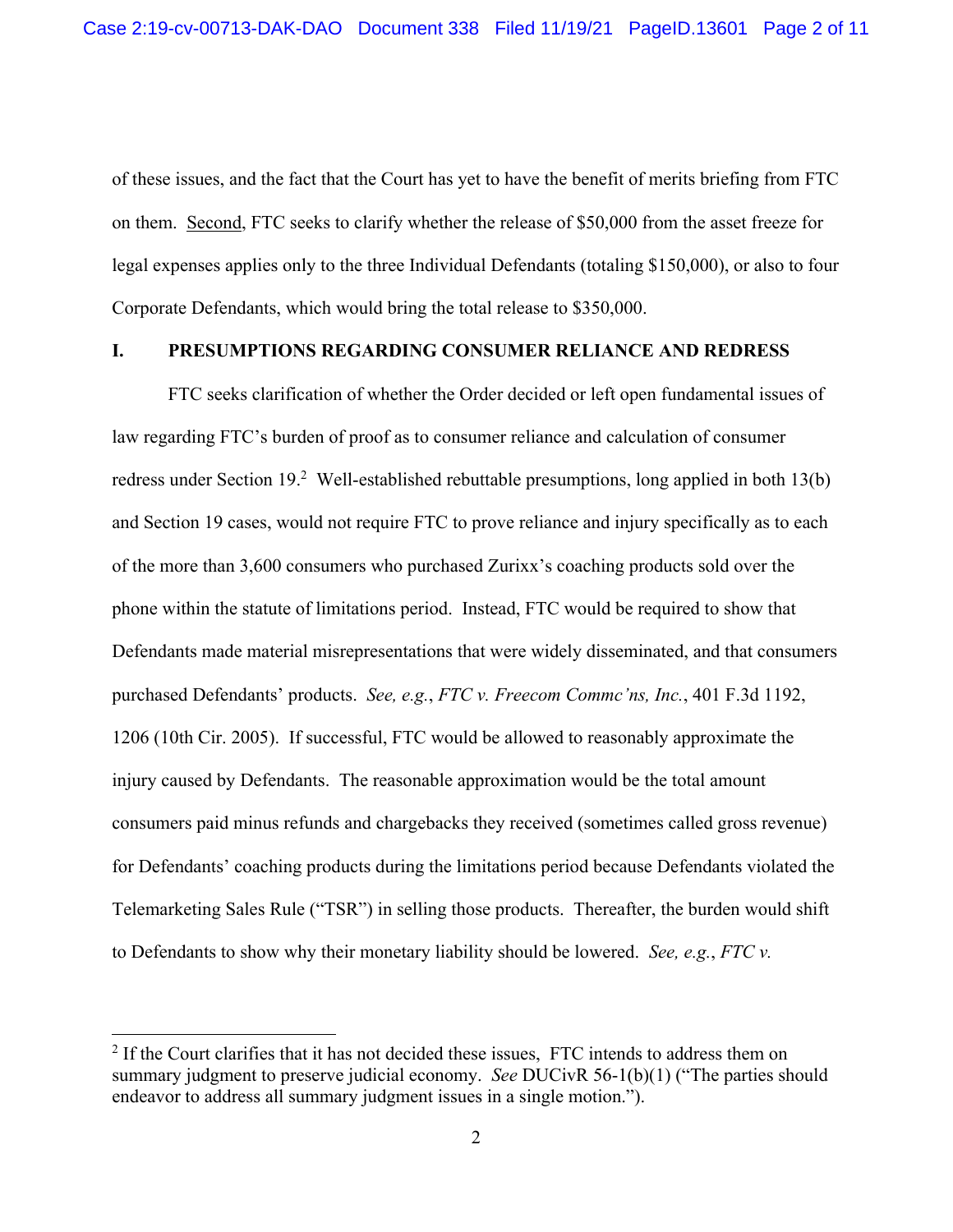*Kuykendall*, 371 F.3d 745, 764-66 (10th Cir. 2004) (en banc).

#### **A. The Briefing**

The legal issues addressed here were not squarely presented by Defendants' moving brief to modify the preliminary injunction, and their resolution was not necessary to the results reached by the Order. The sole allusion to these issues in Defendants' opening brief was two statements within a lengthy footnote addressing several distinct matters. *See* [ECF No. 244, at 4 n.1]. FTC's within-length Opposition focused on the core, disputed issues of law and fact whether Section 19 allows for an asset freeze and receivership and the effects of the Supreme Court's *AMG* decision. Thereafter, Defendants' 20-page Reply spent several pages on the legal issues addressed here, and added arguments about purportedly satisfied customers. [ECF No. 283, at 11-15]. FTC did not request leave to file a surresponse—not because the issues or factual disputes are undisputed or unimportant, but because they were not core to Defendants' motion and are more appropriately addressed on summary judgment with a developed factual record.

#### **B. The Order**

The Order contains language appearing to credit Defendants' Reply arguments regarding the issues addressed here. For example, it states there has been a "change in this case from the previous gross revenue damages under Section 13(b) to the individualized consumer redress damages under Section 19" affecting "not only the amount of damages but the type of evidence needed to demonstrate those damages." [ECF No. 333, at 13-14].

The Court did not have to (and perhaps did not) reach these legal questions to resolve Defendants' motion. It was well-within the Court's discretion to release funds for legal expenses and to stay the Court-appointed receiver's clawback actions. And the Court observed that the

3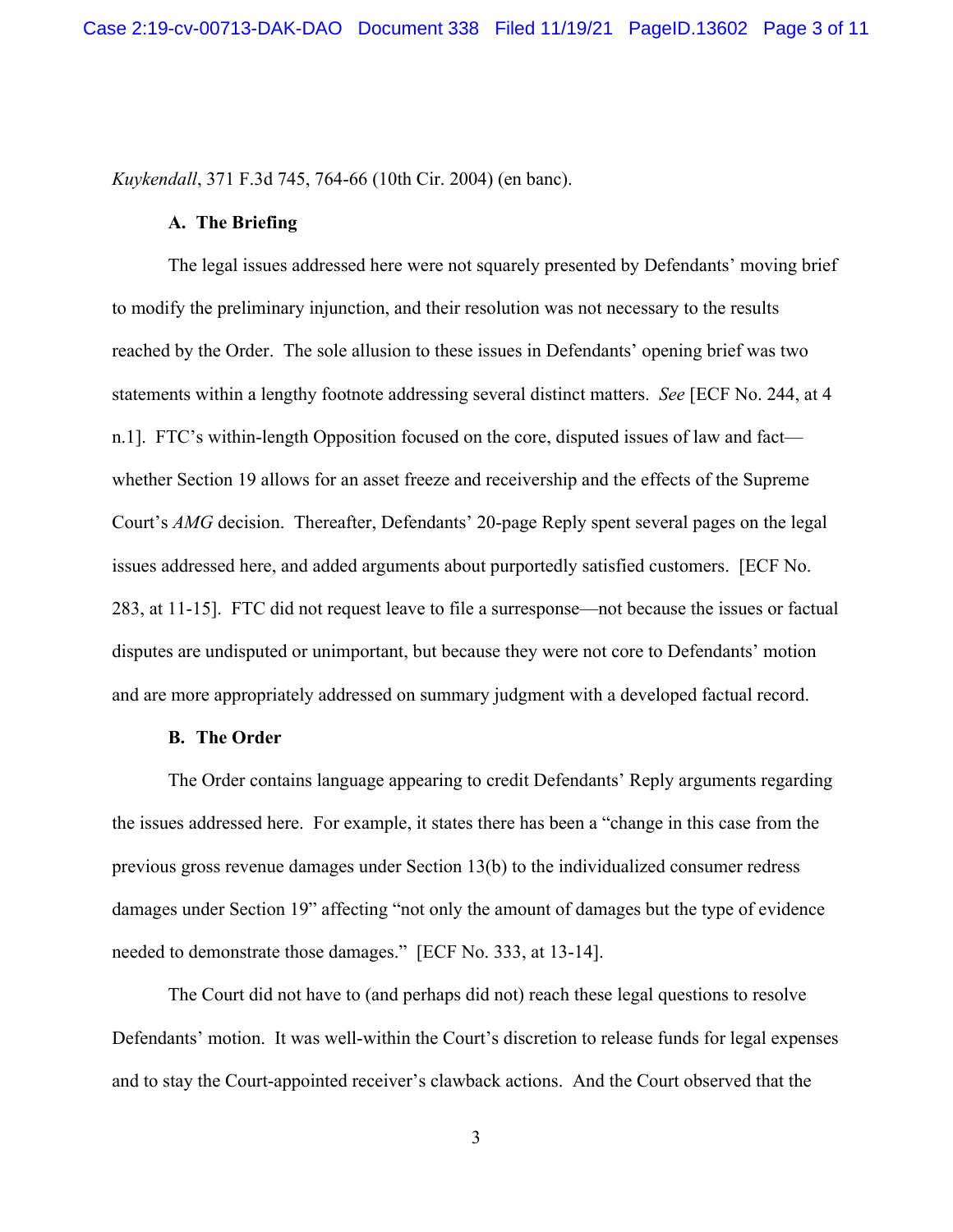"the likelihood of success element," established by FTC, "more properly relates to the FTC's ability to prove liability for its claims," rather than a calculation of the redress amount at this stage. *Id.* at 8. Indeed, the Court observed the "present uncertainty" about the redress calculation. *Id.* at 20. It noted that Plaintiffs "provided evidence that the Zurixx Defendants' business model injured consumers . . . through telesales by the use of false and misleading representations," *id.* at 8, and Defendants presented "an exhibit containing a sampling of satisfied customers who would not seek consumer redress," *id.* at 13.

## **C. The Law**

It is well-established that a rebuttable presumption of consumer reliance will arise if FTC proves that (1) Defendants made material misrepresentations or omissions, (2) the misrepresentations or omissions were widely disseminated, and (3) consumers purchased Defendants' products. If FTC shows that the reliance presumption applies, it may reasonably approximate consumer injury based on the total amount consumers paid (minus refunds or chargebacks they received) for coaching products Defendants sold in violation of the TSR within the limitations period. The burden will then shift to Defendants to prove that a lesser amount may be justified. For example, Defendants might try to show that the calculations used by FTC are incorrect or present consumers who do not wish to receive redress.

In *FTC v. Security Rare Coin & Bullion Corp.*, the appellant deceived consumers with false representations about the value of its coins and buy-back policy. 931 F.2d 1312, 1314 (8th

4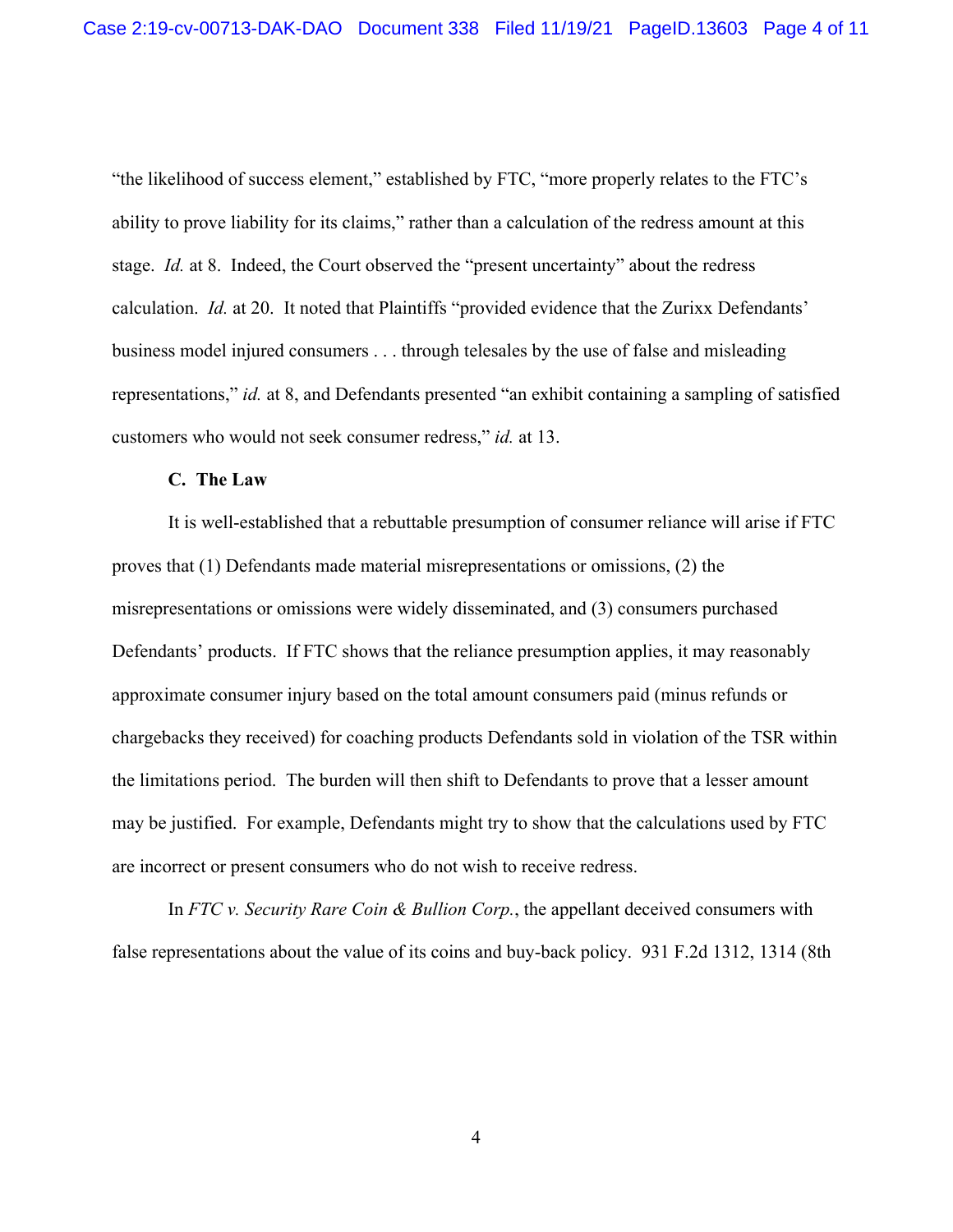Cir. 1991).<sup>3</sup> Appellant challenged the district court's rescission award to injured consumers under Section 13(b). It argued the mirror image of Defendants' argument here: "actual reliance on false and misleading statements was not proved for each consumer who is to be reimbursed." *Id.* at 1316. The Eighth Circuit "reject [ed] Security Coin's argument," holding that "FTC need merely show that the misrepresentations or omissions were of a kind usually relied upon by reasonable and prudent persons, that they were widely disseminated, and that the injured consumers actually purchased the defendants' products." *Id.* Requiring FTC to prove subjective reliance, consumer-by-consumer, would be "virtually impossible" and "would thwart and frustrate the public purposes of FTC action. This is not a private fraud action, but a government action brought to deter unfair and deceptive trade practices and obtain restitution on behalf of a large class of defrauded investors. It would be inconsistent with the statutory purpose for the court to require proof of subjective reliance by each individual consumer." *Id.* 

The Ninth Circuit confirmed application of the consumer reliance presumption in the Section 19 case *FTC v. Figgie International, Inc.*, 994 F.2d 595 (9th Cir. 1993). Appellant made the same argument Defendants make here: "Figgie argues that because its liability is premised on certain misrepresentations or misleading statements, only those consumers that can prove that they purchased [its product] in reliance on those statements should be entitled to redress." *Id.* at 605. The court found this contention "incorrect as a matter of law. It is well established with regard to Section 13 . . . that proof of individual reliance by each purchasing customer is not

 $3$  Cases involving Section 13(b) cited herein have been abrogated in part, on other grounds, by the Supreme Court's *AMG* decision to the extent they held that Section 13(b) permitted FTC to obtain equitable monetary relief. *AMG* did not otherwise take issue with the consumer redress frameworks applied in these cases or the policy reasons underlying them.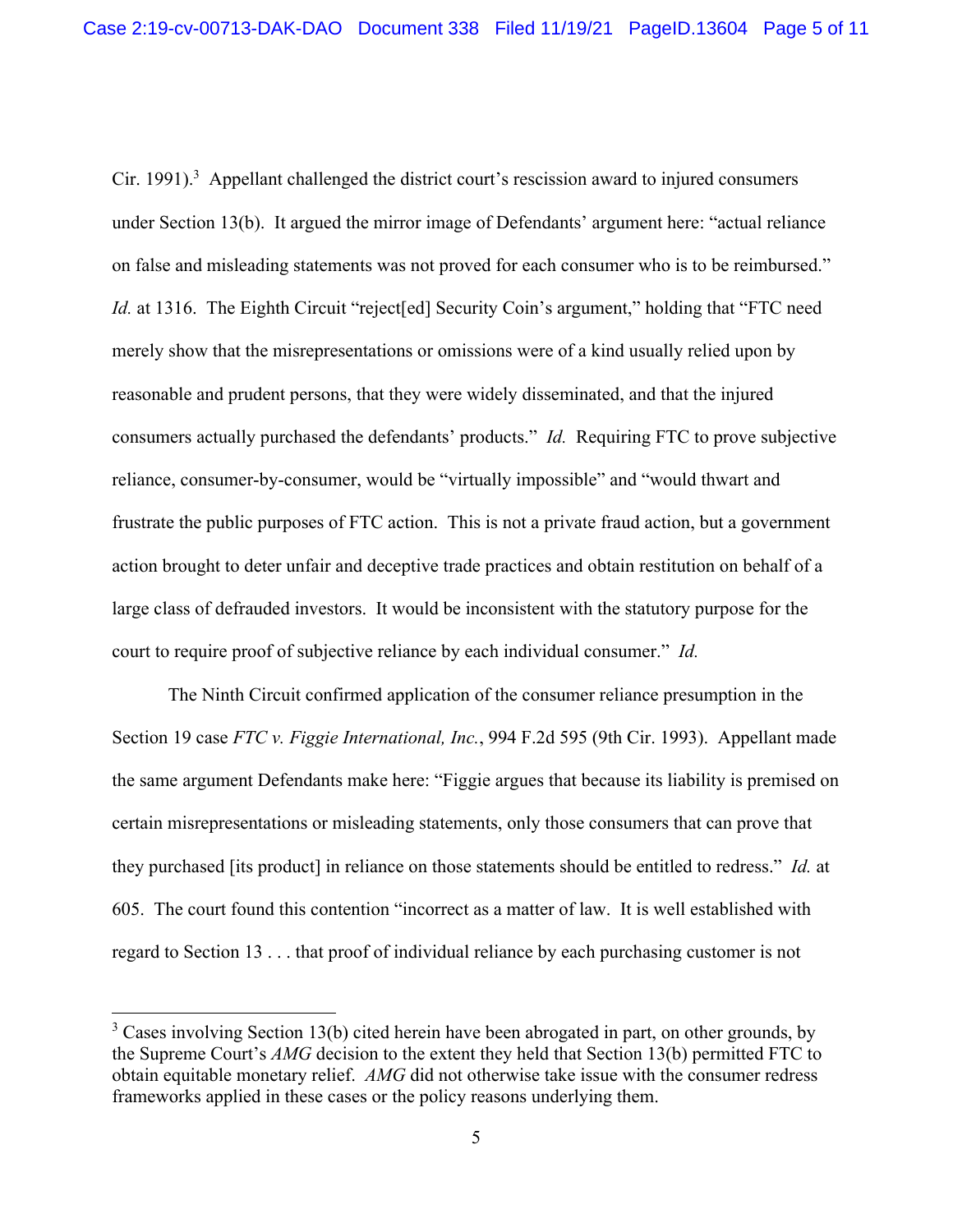needed." *Id.* (citing *Security Rare Coin* and quoting *FTC v. Kitco of Nevada, Inc.*, 612 F. Supp. 2d 1282, 1293 (D. Minn. 1985)). The court held that **"[t]he same reasoning is applicable to Section 19**." *Id.* at 606 (emphasis added).

Relying on *Figgie* and *Security Rare Coin*, the Tenth Circuit adopted this presumption in the civil contempt case *FTC v. Kuykendall*, 371 F.3d at 764-66, and Section 13(b) case *FTC v. Freecom Communications*, 401 F.3d at 1205-07. The district court in *Freecom*, after a bench trial, found that FTC "failed to introduce sufficient probative evidence in support of its allegations" and "consumer injury." 401 F.3d at 1200 (internal quotation marks omitted). Reversing the district court, the *Freecom* panel followed *Figgie* in holding that "FTC is not required, however, to show any particular purchaser actually relied on or was injured by the unlawful misrepresentations." *Id.* at 1205; *id.* at 1205-06 (quoting *Figgie* and *Kitco*, and citing *Security Rare Coin*); *id.* at 1206 (in *Kuykendall*, Tenth Circuit "rejected the argument that § 5 [of the FTC Act] required the FTC to prove individual consumer reliance"). Furthermore, the panel stated that "[t]he district court erroneously believed the FTC had to present a 'parade' of consumer witnesses to establish its case against Haroldsen." *Id.* at 1206.Here, it would be similarly impractical and illogical to require Plaintiffs to parade more than 3,600 consumers who purchased Defendants' products sold over the phone during the limitations period to testify at trial or for the Court to review 3,600 individual declarations for summary judgment.

In addition to the consumer reliance presumption, there is the related presumption that a reasonable approximation of consumer injury in this case is the total amount consumers paid (minus refunds and chargebacks received) for the coaching products Defendants sold in violation of the TSR within the limitations period. *See, e.g.*, *Kuykendall*, 371 F.3d at 766 ("[U]sing the

6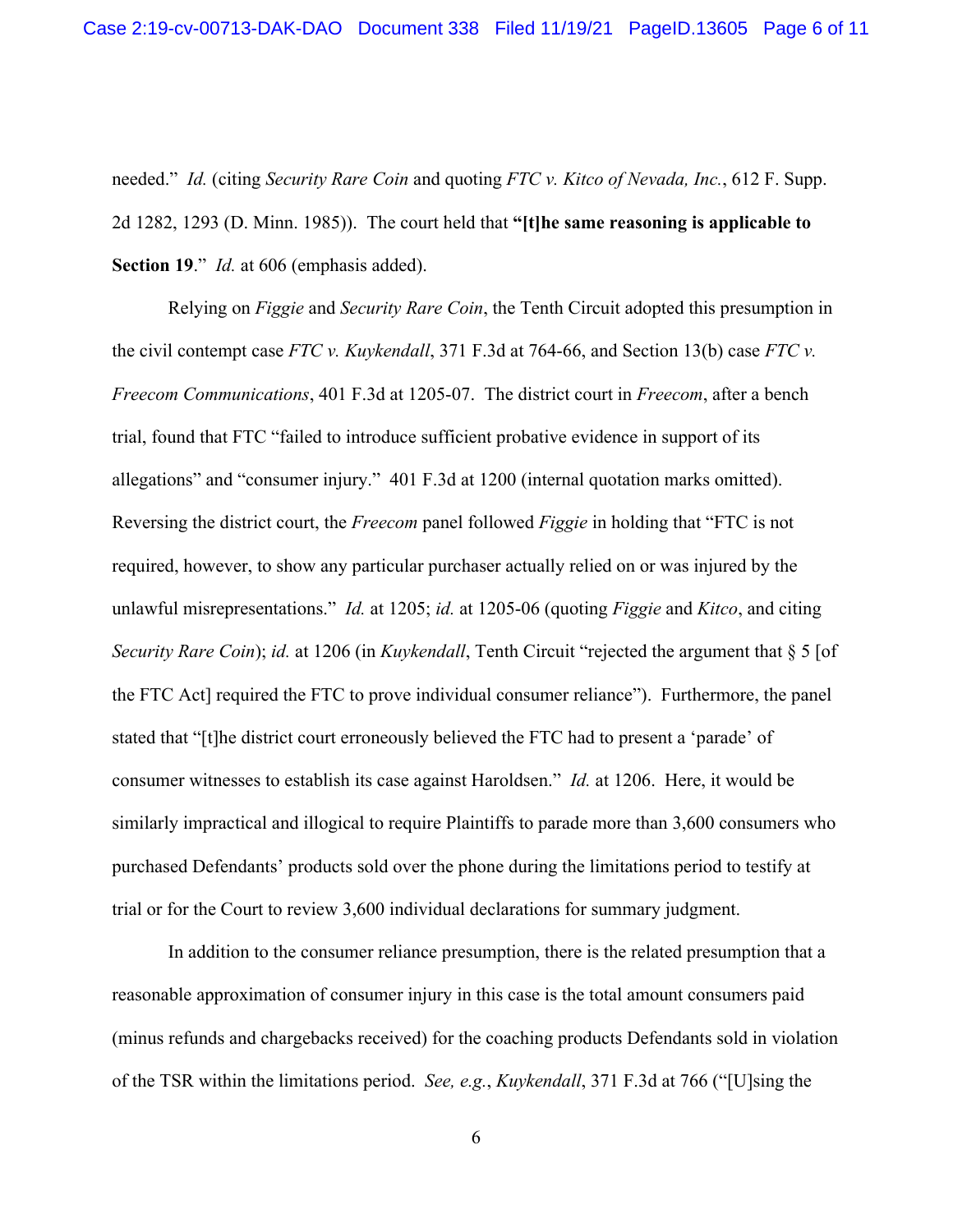defendant's gross receipts is a proper baseline in calculating the amount . . . necessary to compensate injured consumers."); *Freecom*, 401 F.3d at 1207 ("Accordingly, the FTC's view that consumer injury in this case could amount to nearly \$150 million was justified notwithstanding limited consumer testimony of particularized injury."). That is not the end of the story—the burden then shifts to Defendants, and they may try to reduce the amount. *Kuykendall*, 371 F.3d at 766. Defendants may proffer evidence about, among other things, additional refunds or "wholly satisfied" customers.<sup>4</sup> *Id*. Or they may be able to prove that "*individual* transactions were atypical," warranting reductions in the calculation. *FTC v. Bronson Partners, LLC*, 654 F.3d 359, 369 (2d Cir. 2011) (explaining that such individualized proof is "properly considered at stage two of the analysis, where the burden of proof rests with the defendant").

"To the extent the large number of consumers affected by the defendants' deceptive trade practices creates a risk of uncertainty" in the calculation of redressable injury, "the defendants must bear that risk." *Kuykendall*, 371 F.3d at 765; *id.* ("'The most elementary conceptions of justice and public policy require that the wrongdoer shall bear the risk of the uncertainty which his own wrong has created.'") (quoting *Bigelow v. RKO Radio Pictures, Inc.*, 372 U.S. 251, 265 (1946)); *Freecom*, 401 F.3d at 1206-07 (quoting *Kuykendall*, 371 F.3d at 765). "The seller bears this risk because '[t]he fraud in the selling, not the value of the thing sold,' is what entitles consumers to redress." *Freecom*, 401 F.3d at 1207 (quoting *Figgie*, 994 F.2d at 606).

This Court correctly applied the consumer reliance presumption in an FTC case

<sup>4</sup> But "the existence of some satisfied customers" is not a defense to liability. *Freecom*, 401 F.3d at 1206 n.8.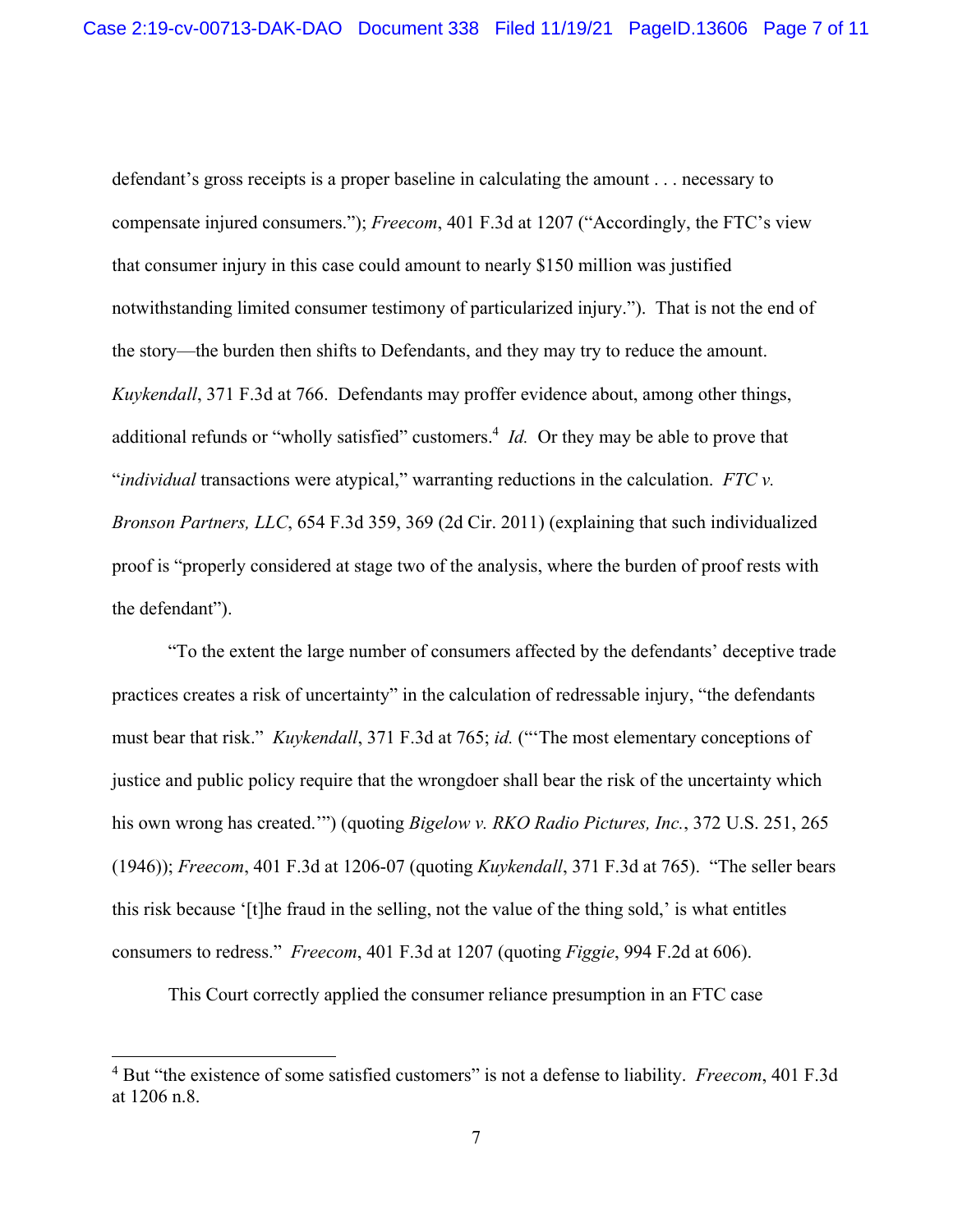involving, as here, claims under Section 13(b) and Section 19 (there, for violation of FTC's Credit Practices Rule). *See FTC v. LoanPointe, LLC*, No. 2:10-CV-225-DAK, 2011 WL 4348304, at \*4 (D. Utah Sept. 16, 2011) (Kimball, J.), *aff'd*, 525 F. App'x 696 (10th Cir. 2013). In so doing, this Court relied on *Figgie* and *FTC v. SlimAmerica, LLC*, 77 F. Supp. 2d 1272, 1275 (S.D. Fla. 1999) (and *SlimAmerica*, in turn, relied on *Secure Rare Coin*). *Id. at* \*4 ("The FTC is not required to prove that each consumer relied on Defendants' deceptive claims to establish a violation of Section 5 of the FTC Act. Instead, a presumption of actual reliance arises once the FTC has proved that the defendant made material misrepresentations, that they were widely disseminated, and that consumers purchased the defendant's product, or were induced to some other action, such as garnishment of wages by an employer." (citations and quotation marks omitted)). The Court rejected defendants' arguments that the representations at issue were not material nor misleading. *Id.* at \*4-5.5

There is no reason that the Supreme Court's *AMG* decision, holding that FTC cannot obtain equitable monetary relief pursuant to Section 13(b) because of the statutory meaning of "injunction," should cause the Court to depart from this well-established authority, including *Loanpointe*. Indeed, the Central District of California recently upheld application of the presumptions of consumer reliance and that amounts paid by consumers reasonably approximated consumer injury in a post-*AMG* Section 19 case also involving misrepresentations

 $<sup>5</sup>$  Unlike this case where the Section 19 redress remedy will turn on the amount of injury to</sup> consumers, *see* Order at 17, *LoanPointe* was a disgorgement case turning on the amount of defendants' ill-gotten gains. There, the ill-gotten gains from defendants' violations of the FTC Act were "interest amounts received through the inappropriate garnishments" of consumers' wages, "minus any amount" that was "repayment of principal on the loans in question." *See*  2011 WL 4348304, at \*12-13.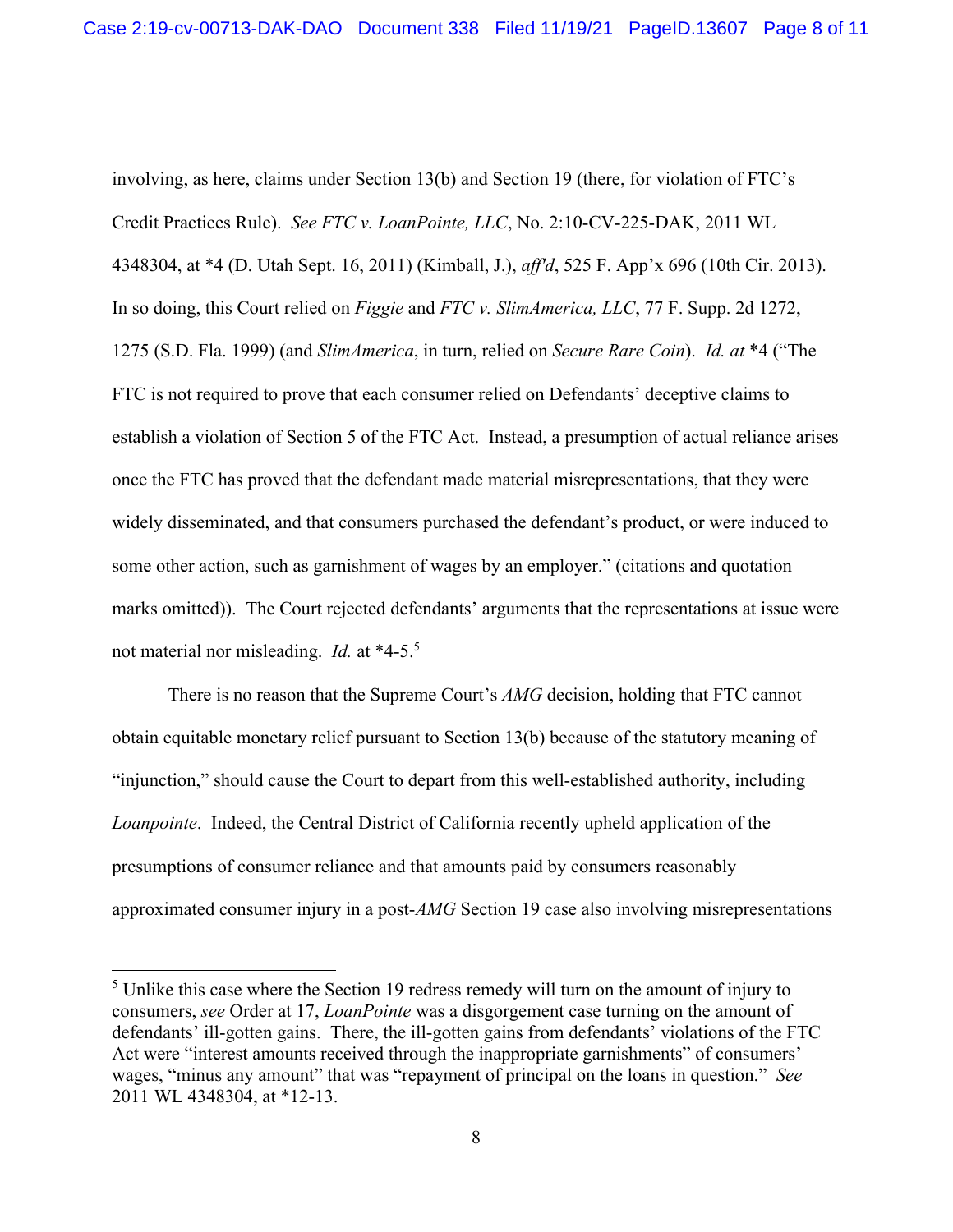that violated the TSR. *United States v. MyLife.com, Inc.*, F. Supp. 3d , No. CV 20-6692, 2021 WL 4891776, at \*13 (C.D. Cal. Oct. 19, 2021) (applying presumption of consumer reliance on widely disseminated misrepresentations, granting summary judgment as to consumer redress, and holding that amounts paid by consumers minus refunds and chargebacks reasonably approximated the consumer redress amount); *id.* ("The appropriate method to redress these consumers under Section 57b [Section 19] is to refund the amounts consumers paid.").

Accordingly, FTC respectfully requests that the Court clarify that the Order did not decide the fundamental legal issues addressed here. Alternatively, if the Order has decided these issues against FTC, FTC respectfully requests that the Court reconsider that decision.

## **II. CLARIFICATION REGARDING RELEASE OF LEGAL EXPENSES**

The Order "lift[s] the asset freeze in a limited fashion to grant each of the Zurixx Defendants an additional \$50,000 to assist in their defense of the case." [ECF No. 333, at 17]. The Order further notes that Defendants had not "submit[ted] evidence that they are struggling to meet their own living expenses" and that, presumably, Defendants "are capable of working to meet their own living expenses." *Id.* Based on these statements, FTC reads the Order to allow the release of \$50,000 to each of the three Individual Defendants. Earlier in the Order, however, "Zurixx Defendants" is defined to include the Individual Defendants plus four entities: Zurixx, LLC, Carlson Development Group, LLC, CJ Seminar Holdings, LLC, and Zurixx Financial, LLC. *Id.* at 1. If each entity is also receiving \$50,000 in funds, the release totals \$350,000 instead of \$150,000. FTC did not understand this to be the Court's intent, but it respectfully requests clarification on this point.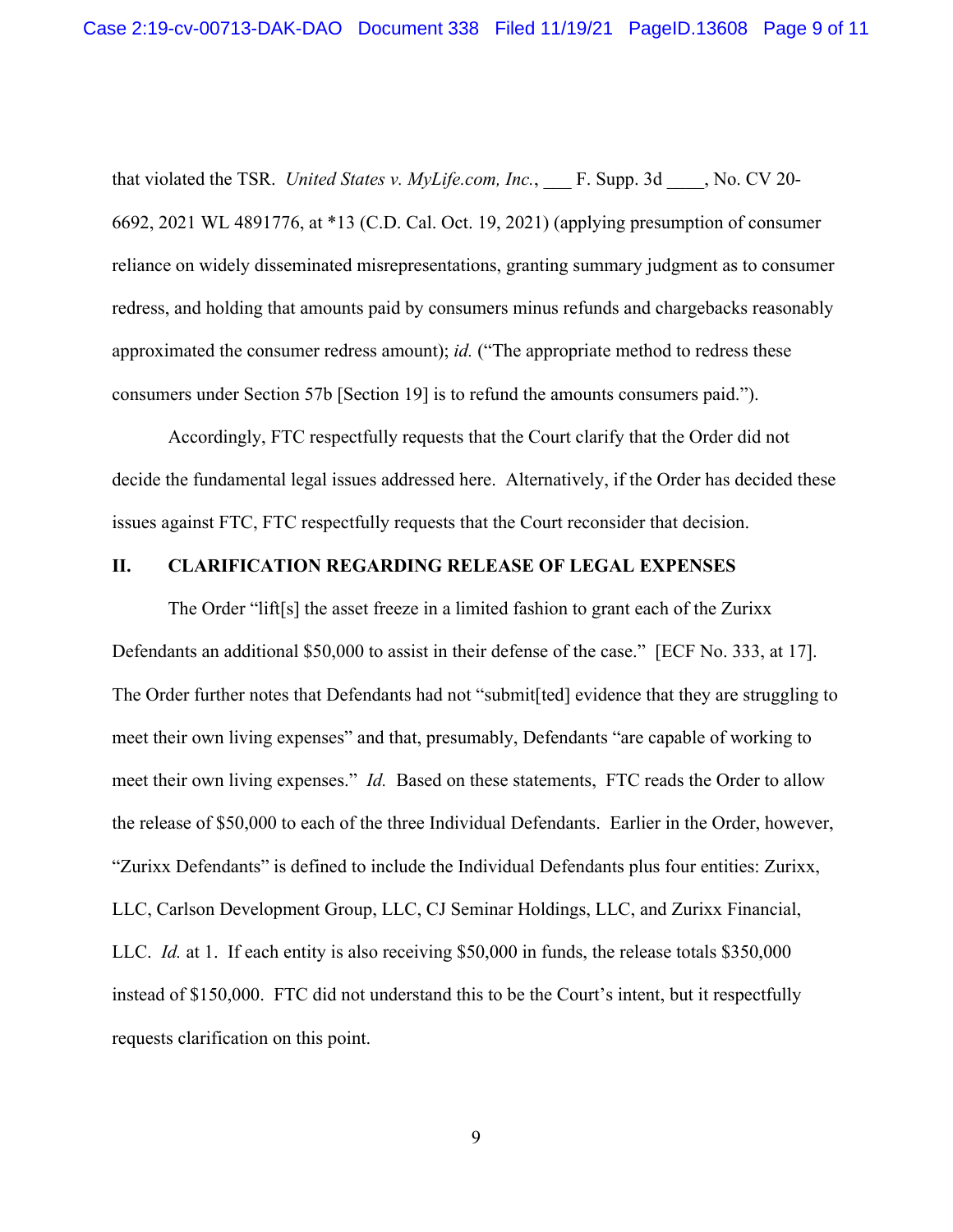November 19, 2021 Respectfully submitted,

 /s/ Thomas Harris Roberto Anguizola Joshua Doan Thomas Harris (Each appearing per DUCivR 83-1.1(d)(1)) Federal Trade Commission 600 Pennsylvania Ave. NW, CC-8528 Tel: (202) 326-3620 Email: ranguizola@ftc.gov Email: jdoan@ftc.gov Email: tharris1@ftc.gov

Attorneys for Plaintiff FEDERAL TRADE COMMISSION